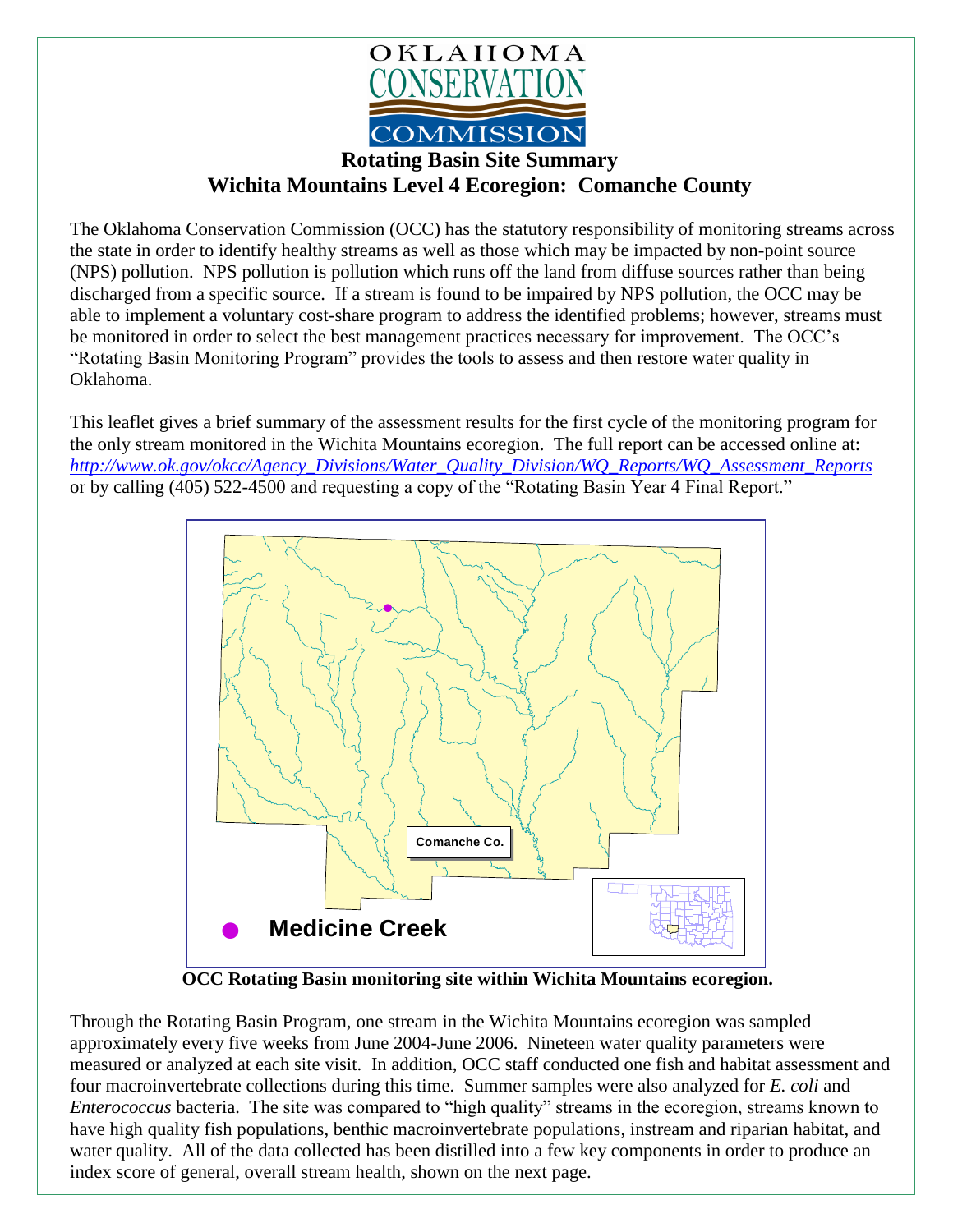**Summary of general stream health as determined by comparison to high quality streams in the Wichita Mountains ecoregion and by assessment using Oklahoma State Water Quality Standards†.**

|                                                              | <b>Good</b>                                  |
|--------------------------------------------------------------|----------------------------------------------|
| moderate<br>good<br>poor                                     | <b>Medicine Creek</b>                        |
| <b>Overall Stream Health</b>                                 | 53                                           |
| Phosphorus                                                   | 5                                            |
| Nitrogen                                                     | 5                                            |
| Ammonia                                                      | 5                                            |
| Dissolved Oxygen                                             | 5                                            |
| pH                                                           | 5                                            |
| Turbidity                                                    | 5                                            |
| Salts (chloride, sulfate, TDS)                               | 5                                            |
| Fish                                                         | 5                                            |
| Macroinvertebrates                                           | 5                                            |
| Instream/Riparian Habitat                                    | 5                                            |
| Bacteria                                                     | 3                                            |
|                                                              | Scale of 1-5 with 5 being the<br><b>best</b> |
| KEY:<br>3=not as good as high quality sites but not impaired |                                              |
| 5=equal to or better than high quality sites in the area     |                                              |

**Medicine Creek (OK311300-04-0060H):** This stream is not impaired. All values equal to or better than high quality sites in the ecoregion with the exception of bacteria levels, which were slightly elevated but not high enough for impairment.

*† The use of Oklahoma Water Quality Standards to assess streams and the 2008 results are described in the DEQ's 2008 Integrated Report, accessible online at http://www.deq.state.ok.us/wqdnew/305b\_303d/2008\_integrated\_report\_entire\_document.pdf*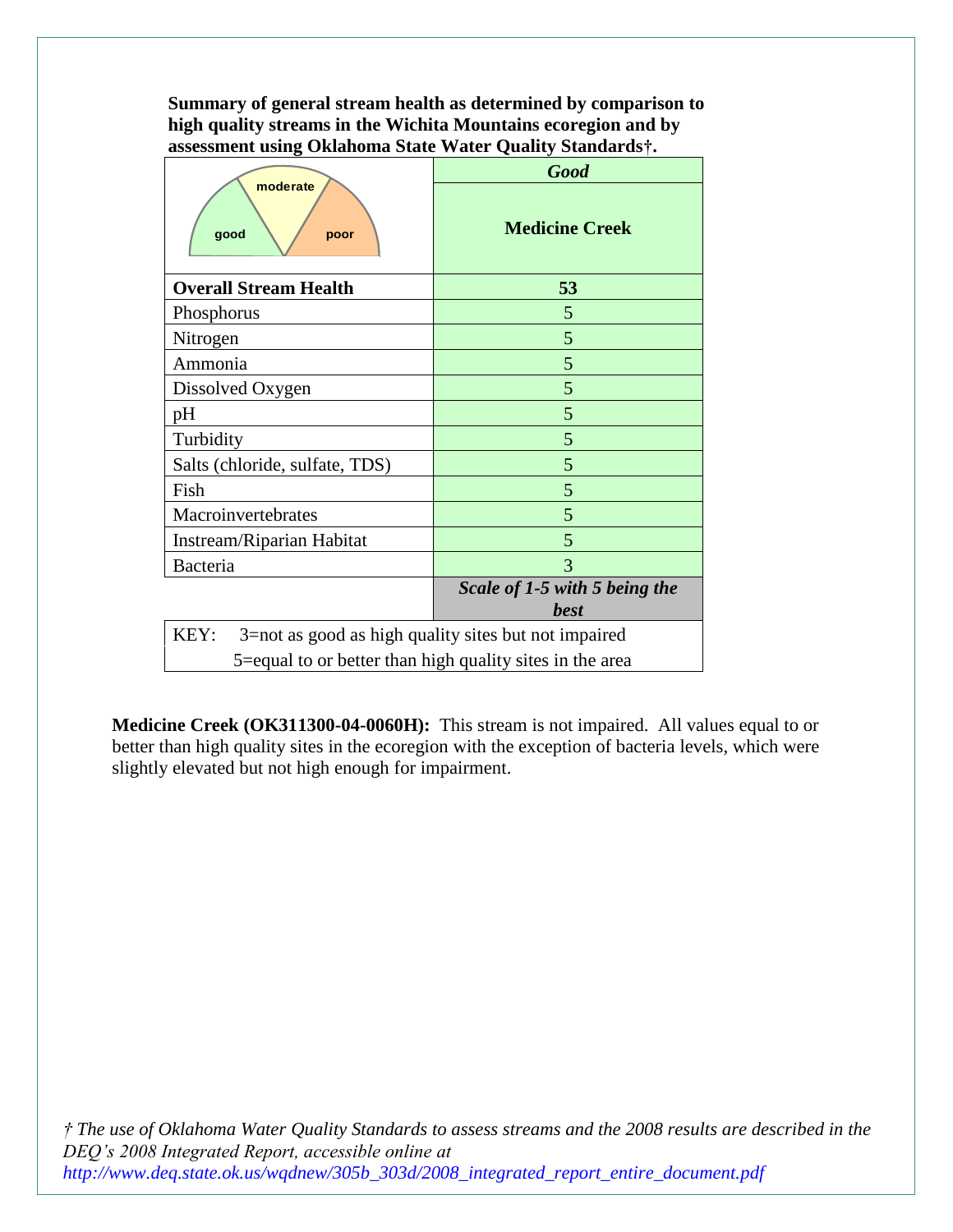